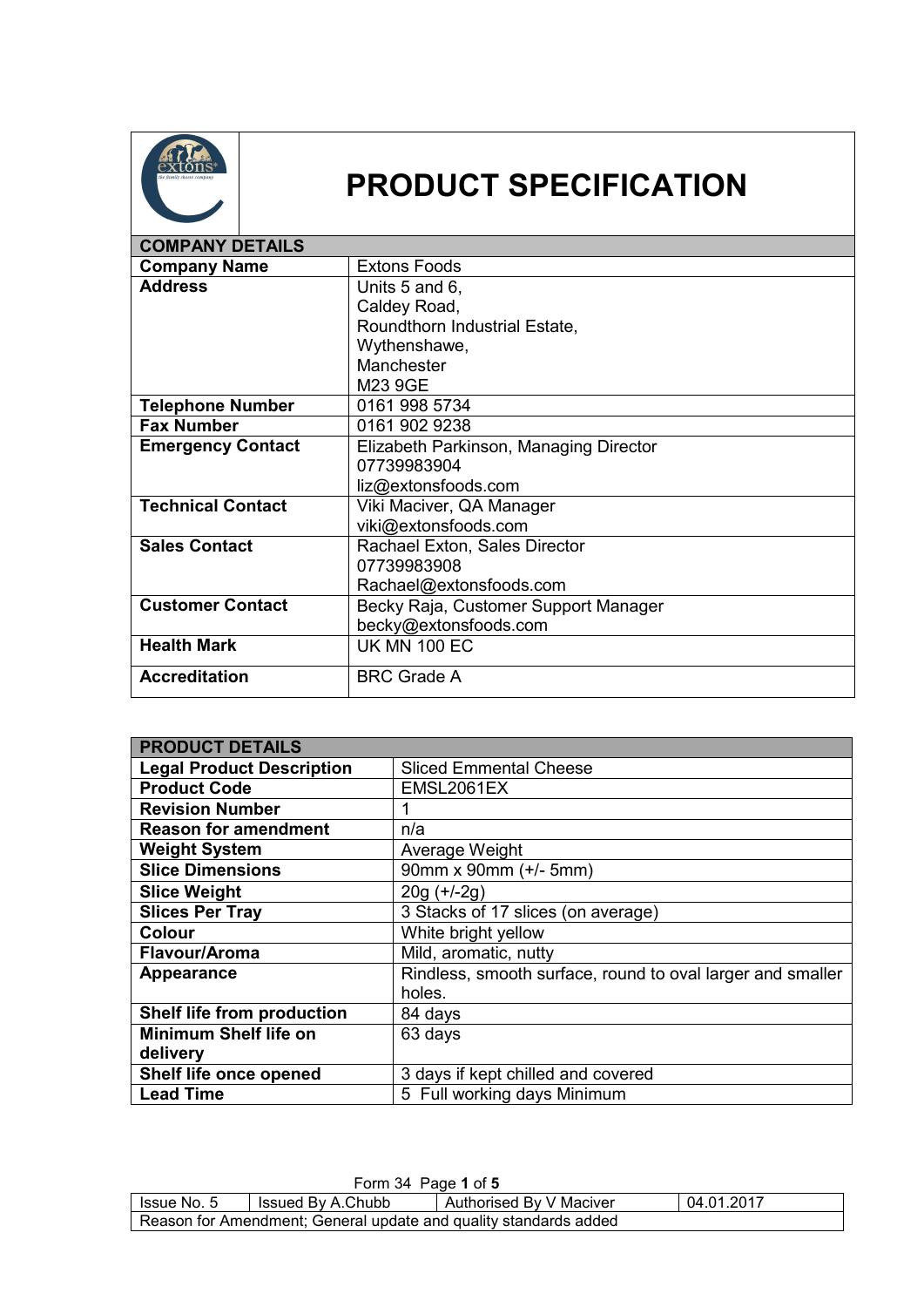| <b>INGREDIENTS (Raw Materials and Additives Including E Numbers)</b> |             |                       |                   |
|----------------------------------------------------------------------|-------------|-----------------------|-------------------|
| Ingredients                                                          | Composition | <b>Quality Checks</b> | Country of Origin |
| Pasteurised Cow's Milk                                               | 98.3%       | Daily                 | <b>NL</b>         |
| <b>Starter Culture</b>                                               | < 0.5       | Daily Visual          | NL/DK             |
| Salt                                                                 | 1.2%        | Daily Visual          | <b>NL</b>         |
| Rennet                                                               | $< 0.02\%$  | Daily visual          | NL/DK             |

| NUTRITIONAL INFORMATION PER 100G |                   |  |
|----------------------------------|-------------------|--|
| <b>PARAMETER</b>                 | Value per 100g    |  |
| Energy kJ                        | 1542              |  |
| <b>Energy Kcal</b>               | 370               |  |
| <b>Protein</b>                   | 28                |  |
| Carbohydrate                     | 0                 |  |
| Of which sugars                  | 0                 |  |
| Of which starch                  |                   |  |
| Fat                              | 29                |  |
| Of which saturates               | 19                |  |
| <b>Monounsaturated</b>           |                   |  |
| Polyunsaturated                  |                   |  |
| <b>Fibre</b>                     | 0                 |  |
| <b>Salt</b>                      | 1.2               |  |
| Sodium                           | 490 <sub>mg</sub> |  |

| <b>CHEMICAL STANDARDS</b> |                |               |  |
|---------------------------|----------------|---------------|--|
| <b>Parameter</b>          | <b>Typical</b> | <b>Limits</b> |  |
| <b>Moisture</b>           | 38.8           | Max 40        |  |
| <b>FDM</b>                | 47             | <b>Min 48</b> |  |
| <b>Salt</b>               | 2.0            | 27            |  |
| pH                        | 5.6            | 5.8           |  |

| <b>MICROBIOLOGICAL STANDARDS</b> |                     |                 |  |
|----------------------------------|---------------------|-----------------|--|
| Micro-organisms                  | Target/g            | Max/g           |  |
| Coliforms                        | $20$                | 1000            |  |
| E.coli                           | $20$                | 20              |  |
| Staph aureus                     | $20$                | 20              |  |
| Yeasts                           | < 500               | 100,000         |  |
| <b>Moulds</b>                    | < 500               | 1000            |  |
| Salmonella                       | Not Detected in 25g | Detected in 25g |  |
| Listeria                         | Not Detected in 25g | Detected in 25g |  |

| Form 34 Page 2 of 5                                                       |  |  |  |  |
|---------------------------------------------------------------------------|--|--|--|--|
| 04.01.2017<br>Authorised By V Maciver<br>Issued By A.Chubb<br>Issue No. 5 |  |  |  |  |
| Reason for Amendment; General update and quality standards added          |  |  |  |  |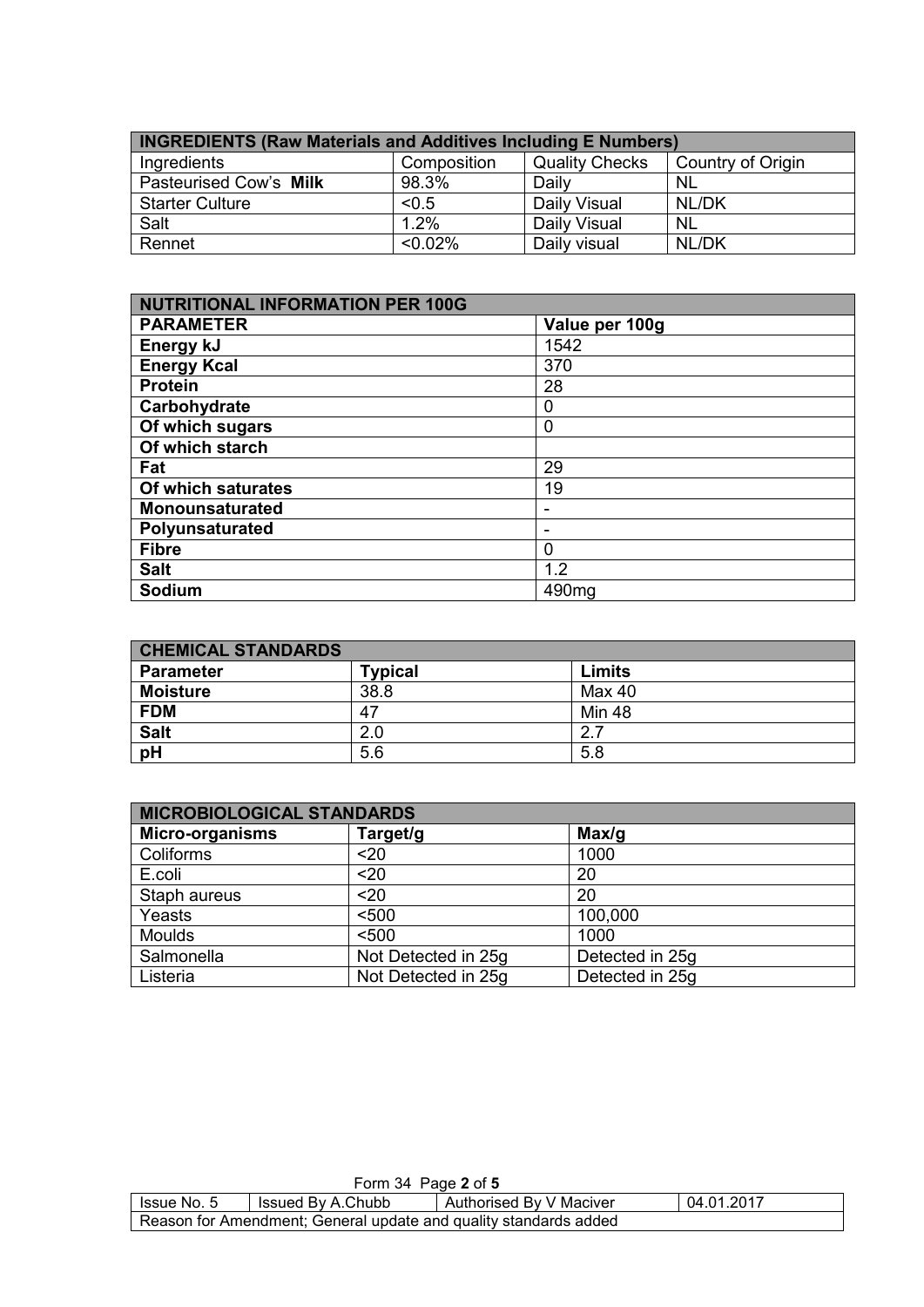| <b>QUALITY STANDARDS</b>                                       |                                                                  |                                       |  |  |  |
|----------------------------------------------------------------|------------------------------------------------------------------|---------------------------------------|--|--|--|
| <b>ACCEPTABLE</b>                                              | <b>SATISFACTORY</b>                                              | <b>NOT ACCEPTABLE</b>                 |  |  |  |
|                                                                |                                                                  |                                       |  |  |  |
| Good and clean, Free from off -                                | Smooth slices, numerous                                          | Off flavours. Excessive               |  |  |  |
| flavours. Rindless, smooth                                     | round.oval holes/or few                                          | cracking/number of holes              |  |  |  |
| surface, round to oval larger and                              | cracks, but easily                                               | slices sticking together,             |  |  |  |
| smaller holes. Weight and sizes in<br>tolerance.               | peelable and slices still                                        | weight and sizes not in<br>tolerance. |  |  |  |
|                                                                | holding their shape.                                             |                                       |  |  |  |
| <b>FOOD TOLERANCE INFORMATION</b>                              |                                                                  |                                       |  |  |  |
| This Product is:                                               |                                                                  |                                       |  |  |  |
|                                                                |                                                                  |                                       |  |  |  |
| Suitable for vegetarians                                       |                                                                  | Y                                     |  |  |  |
| Suitable for vegans                                            |                                                                  | N- Contains MILK                      |  |  |  |
| <b>Suitable for Coeliacs</b>                                   |                                                                  | Υ                                     |  |  |  |
| <b>Suitable for Diabetics</b>                                  |                                                                  | N                                     |  |  |  |
| Suitable for Lactose Intolerant                                |                                                                  | N - Contains MILK                     |  |  |  |
| <b>Halal Certified</b>                                         |                                                                  | N                                     |  |  |  |
| <b>Kosher Certified</b>                                        |                                                                  | N                                     |  |  |  |
| Free from cereals containing gluten( wheat, rye, barley, oats, |                                                                  | $\overline{\mathsf{Y}}$               |  |  |  |
| spelt, kumat or their hybridised strains) and products thereof |                                                                  |                                       |  |  |  |
| Free from MRM                                                  |                                                                  | Y                                     |  |  |  |
| Free from crustaceans and products thereof                     |                                                                  | Ý                                     |  |  |  |
| Free from molluscs and products thereof                        |                                                                  | Y                                     |  |  |  |
| Free from fish and products thereof                            |                                                                  | Y                                     |  |  |  |
| Free from milk and products thereof                            |                                                                  | N- Cow's MILK                         |  |  |  |
| Free from Egg/Egg Products/Albumen                             |                                                                  | Y                                     |  |  |  |
| Free from soybeans and products thereof                        |                                                                  | Ý                                     |  |  |  |
| <b>Free from Natural Colours</b>                               |                                                                  | Ý                                     |  |  |  |
| <b>Free from Artificial Colours</b>                            |                                                                  | Y                                     |  |  |  |
| <b>Free from Preservatives</b><br>Free from MSG                |                                                                  | Y<br>Y                                |  |  |  |
| Free from Celery/Celery Derivatives                            |                                                                  | Y                                     |  |  |  |
| Free from Mustard                                              |                                                                  | Ý                                     |  |  |  |
| <b>Free from Additives</b>                                     |                                                                  | Υ                                     |  |  |  |
| Free from Gluten                                               |                                                                  | Y                                     |  |  |  |
| Free from sesame seeds and products thereof                    | Ý                                                                |                                       |  |  |  |
| Free from Peanuts/Peanut Derivatives                           | Y                                                                |                                       |  |  |  |
| Free from Other Nuts/Nut Derivatives                           | Ÿ                                                                |                                       |  |  |  |
| Free from Nut Derived Oils                                     | Y                                                                |                                       |  |  |  |
| Free from lupin and products thereof                           | Y                                                                |                                       |  |  |  |
| Free from genetically modified Ingredients                     | Y                                                                |                                       |  |  |  |
| Free from sulphur dioxide and sulphites at concentrations of   | Y                                                                |                                       |  |  |  |
| more than 10mg/kg or 10mg/l expressed as SO2                   |                                                                  |                                       |  |  |  |
|                                                                | Form 34 Page 3 of 5                                              |                                       |  |  |  |
| Issue No. 5<br>Issued By A.Chubb                               | Authorised By V Maciver<br>04.01.2017                            |                                       |  |  |  |
|                                                                | Reason for Amendment; General update and quality standards added |                                       |  |  |  |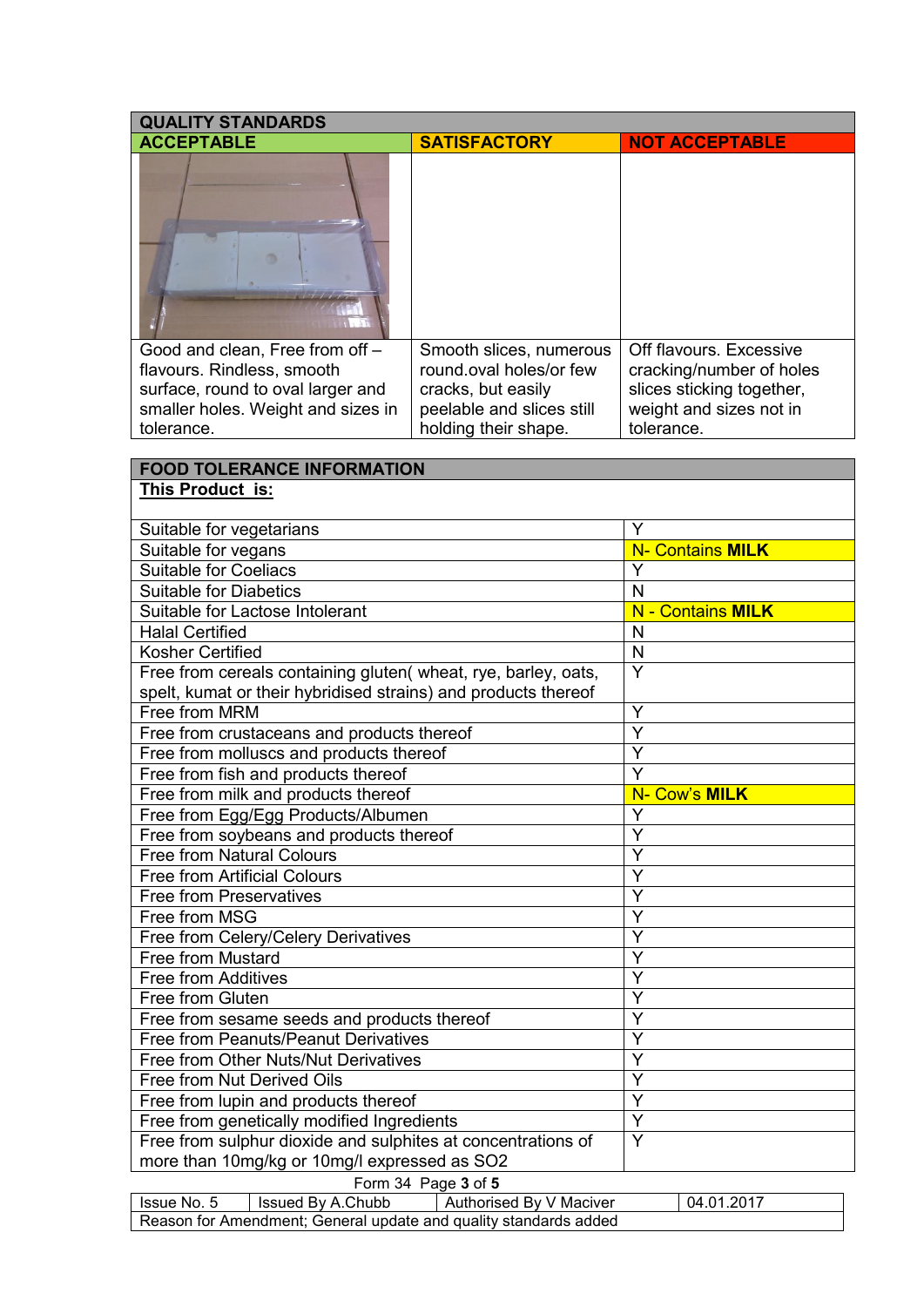## **METAL DETECTION**

Product metal detected at the start of production, every half hour and end of production.

| <b>Ferrous</b>         | 2.00mm |
|------------------------|--------|
| Non Ferrous            | 3.00mm |
| <b>Stainless Steel</b> | 5.00mm |

| <b>PACKAGING INFORMATION</b>                    |                                                                                                                                                                                                                                                                                                                                                                                                                                                                                                                                                                                                                                                                                                                                                              |                        |  |
|-------------------------------------------------|--------------------------------------------------------------------------------------------------------------------------------------------------------------------------------------------------------------------------------------------------------------------------------------------------------------------------------------------------------------------------------------------------------------------------------------------------------------------------------------------------------------------------------------------------------------------------------------------------------------------------------------------------------------------------------------------------------------------------------------------------------------|------------------------|--|
| Is the product packed in a modified atmosphere? |                                                                                                                                                                                                                                                                                                                                                                                                                                                                                                                                                                                                                                                                                                                                                              | Yes 80%Nitrogen 20%    |  |
|                                                 |                                                                                                                                                                                                                                                                                                                                                                                                                                                                                                                                                                                                                                                                                                                                                              | CO <sub>2</sub>        |  |
| Inner per Outer                                 |                                                                                                                                                                                                                                                                                                                                                                                                                                                                                                                                                                                                                                                                                                                                                              | 6x1kg                  |  |
|                                                 |                                                                                                                                                                                                                                                                                                                                                                                                                                                                                                                                                                                                                                                                                                                                                              |                        |  |
|                                                 | <b>INNER</b>                                                                                                                                                                                                                                                                                                                                                                                                                                                                                                                                                                                                                                                                                                                                                 | <b>OUTER</b>           |  |
|                                                 | PAO/PEM Blue Top film 62                                                                                                                                                                                                                                                                                                                                                                                                                                                                                                                                                                                                                                                                                                                                     | <b>Brown Cardboard</b> |  |
| <b>Material</b>                                 | micron, Base: Clear<br><b>PVC/PE</b>                                                                                                                                                                                                                                                                                                                                                                                                                                                                                                                                                                                                                                                                                                                         | 175/170T               |  |
| <b>Dimensions</b>                               | 45mm x 320mm 123mm                                                                                                                                                                                                                                                                                                                                                                                                                                                                                                                                                                                                                                                                                                                                           | 322mm x 237mm x        |  |
|                                                 |                                                                                                                                                                                                                                                                                                                                                                                                                                                                                                                                                                                                                                                                                                                                                              | 154mm                  |  |
| <b>Thickness</b>                                | 450 Micron                                                                                                                                                                                                                                                                                                                                                                                                                                                                                                                                                                                                                                                                                                                                                   | 5 <sub>mm</sub>        |  |
| Weight                                          | 26 <sub>g</sub>                                                                                                                                                                                                                                                                                                                                                                                                                                                                                                                                                                                                                                                                                                                                              | 235g                   |  |
| <b>Method of Closure</b>                        | Heat sealed                                                                                                                                                                                                                                                                                                                                                                                                                                                                                                                                                                                                                                                                                                                                                  | Tape                   |  |
| <b>Barcodes</b>                                 | 5060227270131                                                                                                                                                                                                                                                                                                                                                                                                                                                                                                                                                                                                                                                                                                                                                | 0260227270186          |  |
|                                                 |                                                                                                                                                                                                                                                                                                                                                                                                                                                                                                                                                                                                                                                                                                                                                              |                        |  |
| <b>Labelling Information</b>                    | Product Description, Contents, Weight, Best Before<br>Date, Julian Code= Traceability, Health Mark, Allergen<br>and Nutritional Information                                                                                                                                                                                                                                                                                                                                                                                                                                                                                                                                                                                                                  |                        |  |
| <b>Picture of Labels</b>                        | <b>Emmental Cheese Slices</b><br><b>EMSL2061EX</b><br>Packed in a protective atmosphere<br><b>Suitable for vegetarians</b><br>UK<br>MN 100<br><b>ALLERGY ADVICE: Contains MILK</b><br>EC<br>Ingredients:<br>Whole MILK, salt, starter<br>20 Grm - 1 Kg $\Theta$<br>culture, non animal rennet.<br>LO009 11:49:34<br>NUTRITION per 100g<br>Best Before End: 03.04.1<br>1551kj / 373kcal<br><b>Energy</b><br>29.0g<br><b>Total Fat</b><br>19.8 <sub>g</sub><br>of which saturates<br>0.1 <sub>g</sub><br>Carbohydrate<br>0.0 <sub>g</sub><br>of which sugars<br>29.09<br>Protein<br>0.9 <sub>g</sub><br>5<br>Salt<br>Keep chilled - store at 0C - + 5C, use within 3 days of opening.<br>Extons Foods, Units 586 Caldey Road, Wythenshawe, Manchester, M23 9GE |                        |  |

|                                                                  | Form 34 Page 4 of 5                                                       |  |  |  |  |
|------------------------------------------------------------------|---------------------------------------------------------------------------|--|--|--|--|
|                                                                  | 04.01.2017<br>Authorised By V Maciver<br>Issued By A.Chubb<br>Issue No. 5 |  |  |  |  |
| Reason for Amendment; General update and quality standards added |                                                                           |  |  |  |  |